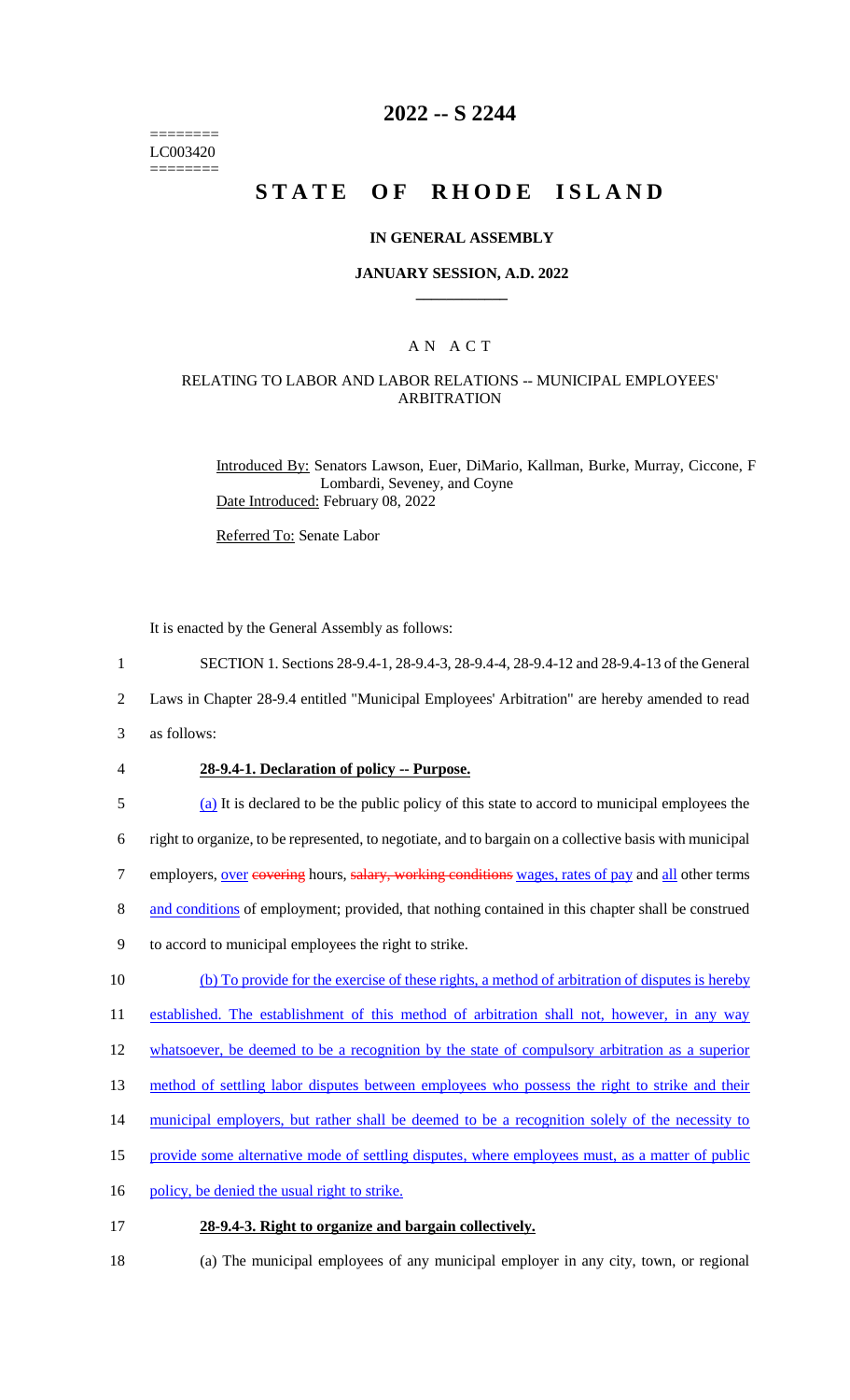school district shall have the right to negotiate and to bargain collectively with their respective municipal employers and to be represented by an employee organization in the negotiation or 3 collective bargaining concerning hours, salary, working conditions, wages, rates of pay and all other terms and conditions of employment.

 (b) Notwithstanding the provisions of subsection (a), for those municipal employees who are employed by school districts, collective bargaining agreements shall not provide for benefits for health care ("benefit plans") for school district employees unless such benefit plans are authorized in accordance with chapter 73 of title 27. School district employees whose collective bargaining agreements expire on or after September 30, 2011 may, upon expiration of such collective bargaining agreements, receive benefit plans including, but not limited to, those recommended in accordance with chapter 73 of title 27.

## **28-9.4-4. Recognition of bargaining agent.**

 The employee organization selected by the municipal employees in an appropriate bargaining unit, as determined by the state labor relations board, shall be recognized by the municipal employer or the city, town, or district as the sole and exclusive negotiating or bargaining agent for all of the municipal employees in the appropriate bargaining unit in the city, town, or school district unless and until recognition of the employee organization is withdrawn or changed by vote of the municipal employees in the appropriate bargaining unit after a duly conducted election held pursuant to the provisions of this chapter. An employee organization or the municipal 20 employer may designate any person or persons to negotiate or bargain in its behalf; provided, however, that the person or persons so designated, shall be given the authority to enter into and execute an effective and binding collective bargaining agreement.

**28-9.4-12. Hearings.**

 (a) The arbitrators shall call a hearing to be held within ten (10) days after their appointment and shall give at least seven (7) days notice, in writing, to the negotiating or bargaining agent and the municipal employer of the time and place of the hearing.

 (b) The hearing shall be informal, and the rules of evidence prevailing in judicial proceedings shall not be binding. Any and all documentary evidence and other data deemed relevant by the arbitrators may be received in evidence.

 (c) The arbitrators shall have the power to administer oaths and to require by subpoena the attendance and testimony of witnesses, and the production of books, records, and other evidence relative or pertinent to the issues presented to them for determination.

 (d) Both the negotiating or bargaining agent and the municipal employer shall have the right to be represented at any hearing before the arbitrators by counsel of their own choosing.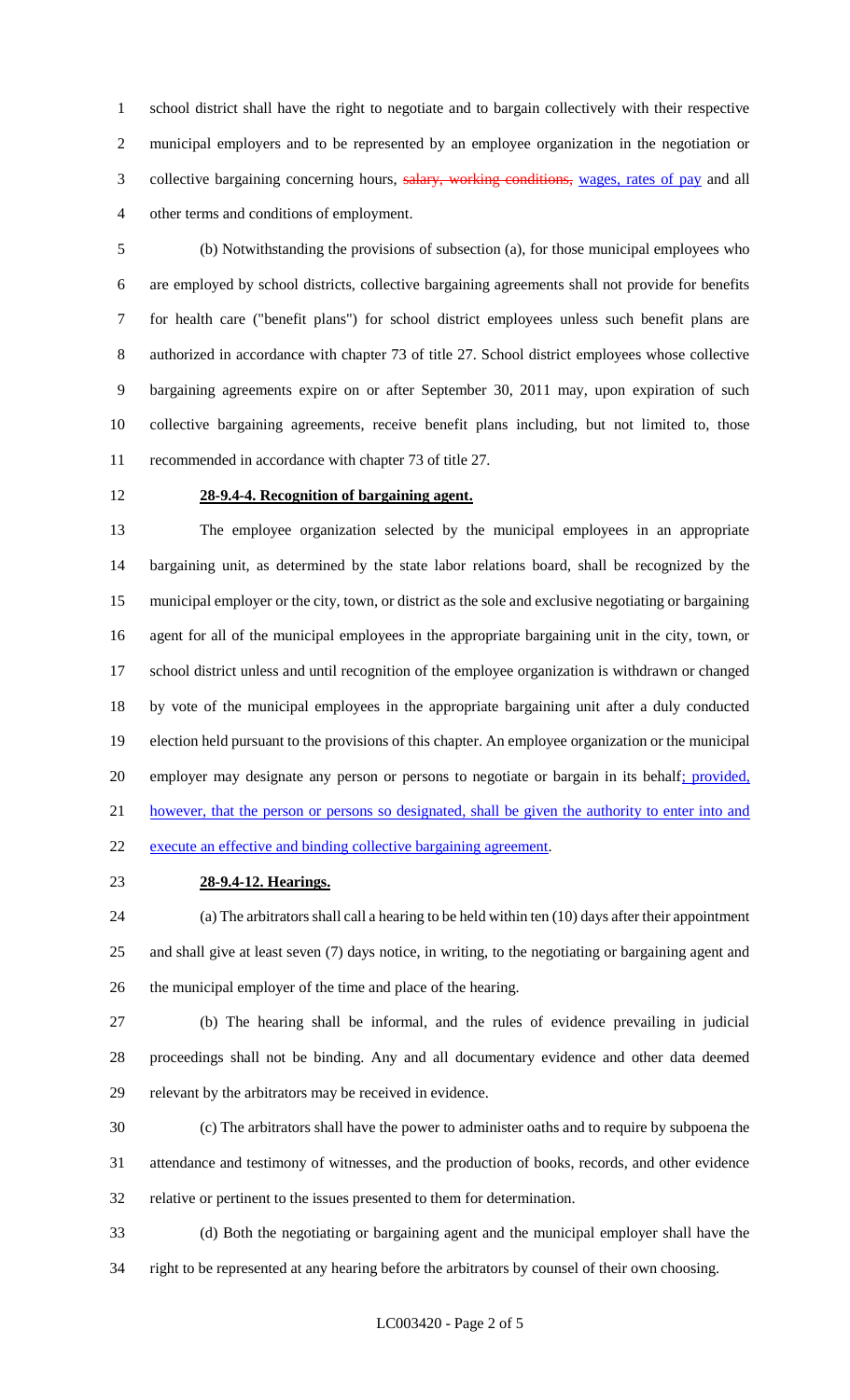(e) The hearing conducted by the arbitrators shall be concluded within twenty (20) days of the time of commencement, and within ten (10) days after the conclusion of the hearings, the arbitrators shall make written findings and a written opinion upon the issues presented, a copy of which shall be mailed or otherwise delivered to the negotiating or bargaining agent or its attorney 5 or other designated representative and the municipal employer.  $\Delta$  majority decision of the arbitrators shall be final and binding, upon both the bargaining agent and the municipal employer.

#### 7 **28-9.4-13. Appeal from decision.**

8 (a) While the parties are engaged in negotiations and/or utilizing the dispute resolution 9 process as required in § 28-9.4-10, all terms and conditions in the collective bargaining agreement 10 shall remain in effect. The decision of the arbitrators shall be made public and shall be binding 11 upon the municipal employees in the appropriate bargaining unit and their representative and the 12 municipal employer on all matters. not involving the expenditure of money. Should either party 13 reject the nonbinding matters in the decision of the arbitrators, the binding matters shall be 14 implemented. Following the conclusion of the dispute resolution process as required in § 28-9.4-15 10, should the parties still be unable to reach agreement, all contractual provisions related to wages 16 and benefits contained in the collective bargaining agreement, except for any contractual provisions 17 that limit layoffs, shall continue as agreed to in the expired collective bargaining agreement until

18 such time as a successor agreement has been reached between the parties.

19 (b) The decision of the arbitrators shall be final and cannot be appealed except on the 20 ground that the decision was procured by fraud or that it violates the law, in which case appeals 21 shall be to the superior court. The sole avenue of review of a decision of an arbitration panel, issued 22 pursuant to this chapter, shall be by a petition for writ of certiorari to the supreme court. If a decision 23 of the arbitration panel is sought to be reviewed by writ of certiorari to the supreme court, the matter 24 shall be given priority by the supreme court. 25  $\left\{\epsilon\right\}$  The municipal employer shall within three (3) days after it receives the decision send a

26 true copy of the decision by certified or registered mail postage prepaid to the department or agency

27 of the municipal employer responsible for the preparation of the budget and to the agency of the

28 municipal employer that appropriates money for the operation of the particular municipal function

- 29 or service in the city, town, or regional school district involved, if the decision involves the
- 30 expenditure of money.

# 31 SECTION 2. Chapter 28-9.4 of the General Laws entitled "Municipal Employees' 32 Arbitration" is hereby amended by adding thereto the following section:

- 33 **28-9.4-12.1. Factors to be considered by arbitration board.**
- 34 The arbitrators shall conduct the hearings and render their decision upon the basis of a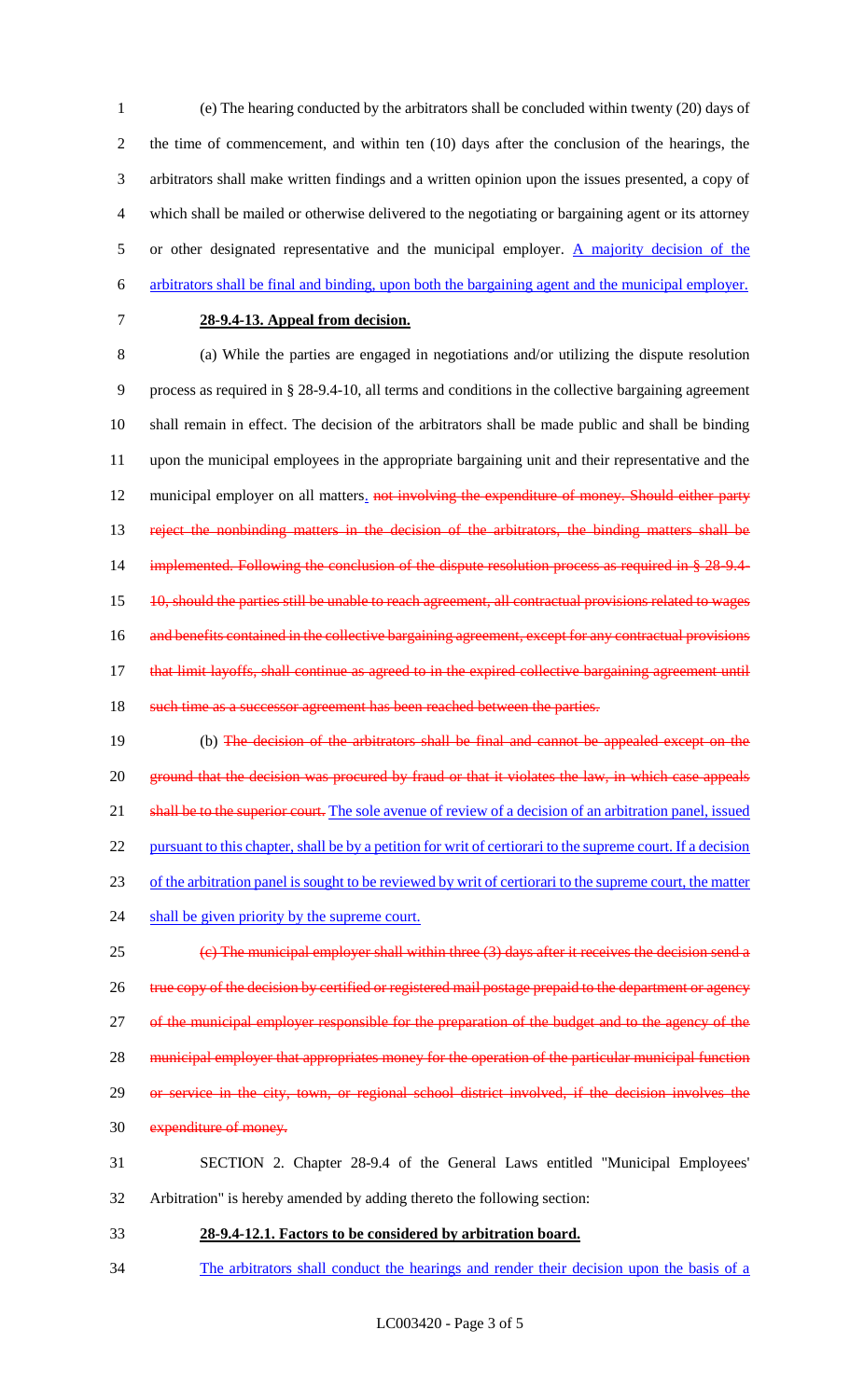| 1              | prompt, peaceful and just settlement of wages, rates of pay, hours or terms and conditions of       |
|----------------|-----------------------------------------------------------------------------------------------------|
| $\mathfrak{2}$ | employment disputes, between the municipal employees and their municipal employer by which          |
| 3              | they are employed. The factors, among others, to be given weight by the arbitrators, in arriving at |
| 4              | a decision shall include:                                                                           |
| 5              | (1) Comparison of wage rates, hourly requirements, or conditions of employment of a                 |
| 6              | municipal employer in question, with prevailing wage rates, hourly requirements, or conditions of   |
| 7              | employment for the same or similar work of employees, exhibiting like or similar skills, under the  |
| $8\,$          | same or similar working conditions in the local operating area involved;                            |
| 9              | (2) Comparison of wage rates, hourly requirements, or conditions of employment of the               |
| 10             | municipal employer in question, with wage rates, hourly requirements, or conditions of              |
| 11             | employment maintained for the same or similar work of employees exhibiting like or similar skills,  |
| 12             | under the same or similar working conditions in the local operating area involved;                  |
| 13             | (3) Comparison of wage rates, hourly requirements, or conditions of employment of the               |
| 14             | municipal employer in question, with wage rates, hourly requirements, or conditions of              |
| 15             | employment of municipal employers in cities or towns of comparable size;                            |
| 16             | (4) Interest and welfare of the public;                                                             |
| 17             | (5) Comparison of peculiarities of employment with other trades or professions,                     |
| 18             | specifically:                                                                                       |
| 19             | (i) Hazards of employment;                                                                          |
| 20             | (ii) Physical qualifications;                                                                       |
| 21             | (iii) Educational qualifications;                                                                   |
| 22             | (iv) Mental qualifications; and                                                                     |
| 23             | (v) Job training and skills.                                                                        |
| 24             | SECTION 3. This act shall take effect upon passage.                                                 |
|                |                                                                                                     |

 $=$ LC003420  $=$